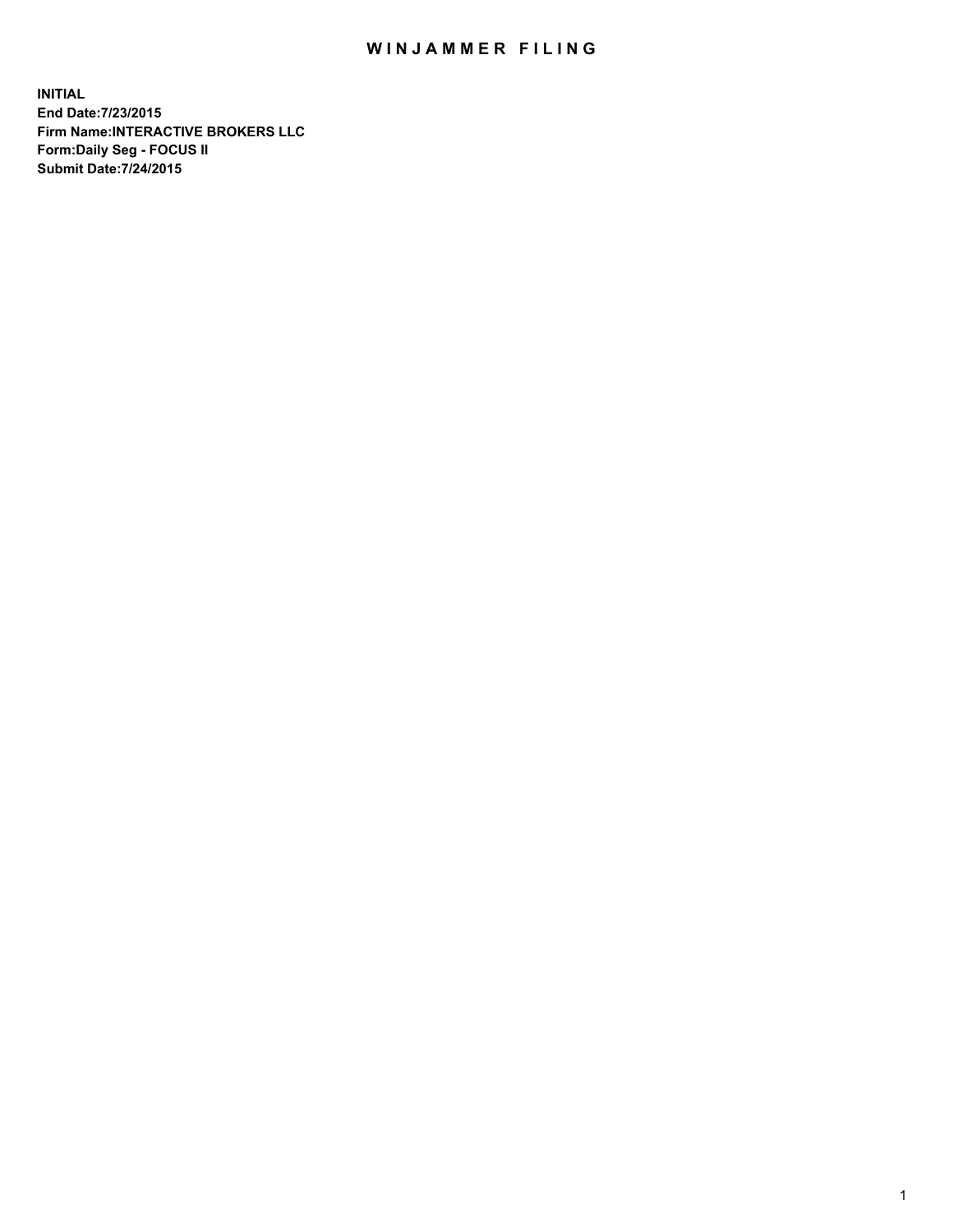## **INITIAL End Date:7/23/2015 Firm Name:INTERACTIVE BROKERS LLC Form:Daily Seg - FOCUS II Submit Date:7/24/2015 Daily Segregation - Cover Page**

| Name of Company<br><b>Contact Name</b><br><b>Contact Phone Number</b><br><b>Contact Email Address</b>                                                                                                                                                                                                                          | <b>INTERACTIVE BROKERS LLC</b><br><b>Michael Ellman</b><br>203-422-8926<br>mellman@interactivebrokers.co<br>$m$ |
|--------------------------------------------------------------------------------------------------------------------------------------------------------------------------------------------------------------------------------------------------------------------------------------------------------------------------------|-----------------------------------------------------------------------------------------------------------------|
| FCM's Customer Segregated Funds Residual Interest Target (choose one):<br>a. Minimum dollar amount: ; or<br>b. Minimum percentage of customer segregated funds required:% ; or<br>c. Dollar amount range between: and; or<br>d. Percentage range of customer segregated funds required between: % and %.                       | $\overline{\mathbf{0}}$<br>0<br>155,000,000 245,000,000<br>00                                                   |
| FCM's Customer Secured Amount Funds Residual Interest Target (choose one):<br>a. Minimum dollar amount: ; or<br>b. Minimum percentage of customer secured funds required:%; or<br>c. Dollar amount range between: and; or<br>d. Percentage range of customer secured funds required between: % and %.                          | $\overline{\mathbf{0}}$<br>0<br>80,000,000 120,000,000<br>0 <sub>0</sub>                                        |
| FCM's Cleared Swaps Customer Collateral Residual Interest Target (choose one):<br>a. Minimum dollar amount: ; or<br>b. Minimum percentage of cleared swaps customer collateral required:% ; or<br>c. Dollar amount range between: and; or<br>d. Percentage range of cleared swaps customer collateral required between:% and%. | $\overline{\mathbf{0}}$<br>$\underline{\mathbf{0}}$<br>0 <sub>0</sub><br>0 <sub>0</sub>                         |

Attach supporting documents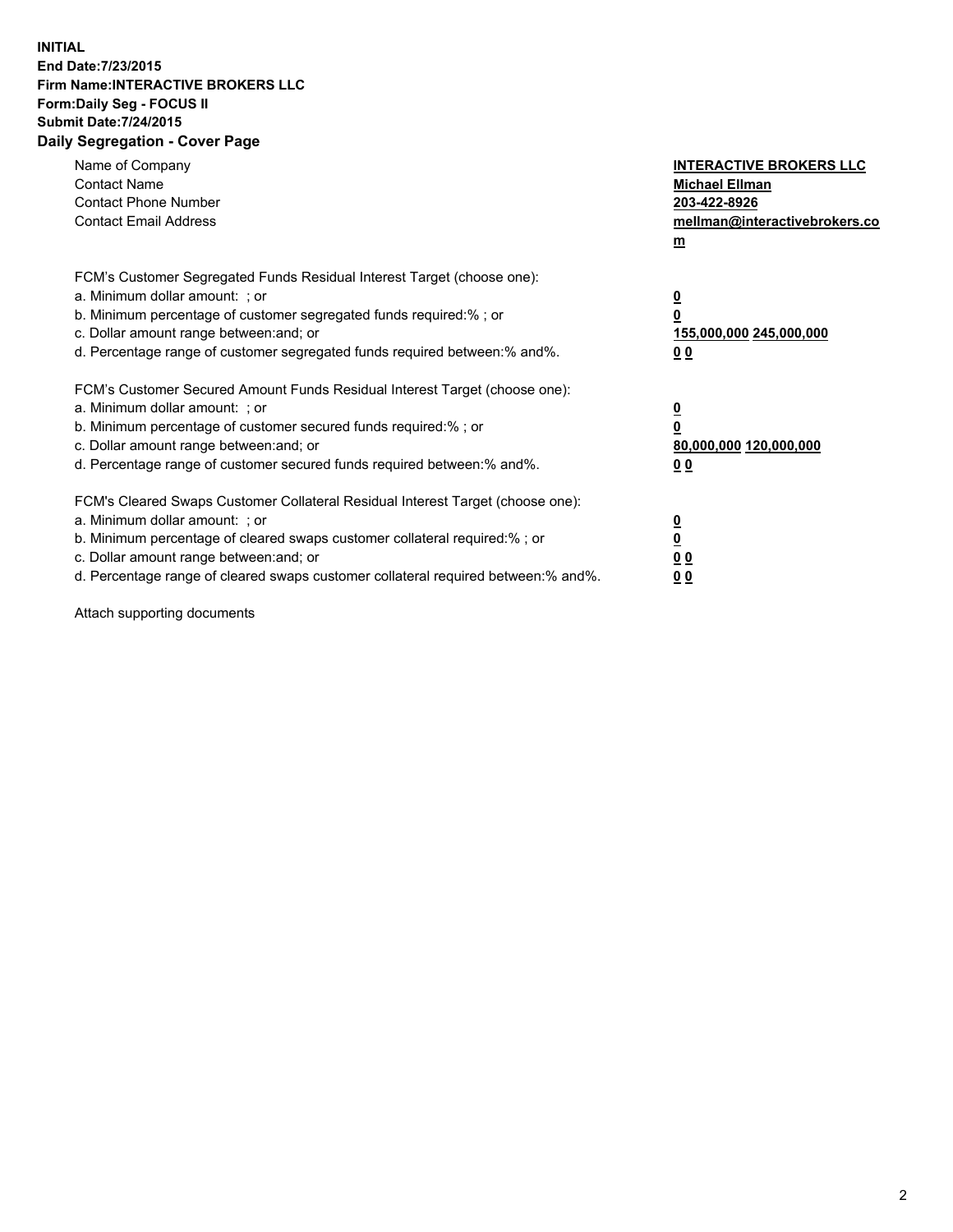## **INITIAL End Date:7/23/2015 Firm Name:INTERACTIVE BROKERS LLC Form:Daily Seg - FOCUS II Submit Date:7/24/2015 Daily Segregation - Secured Amounts**

|     | Dany Oogrogaach - Ocearea Amoanta                                                           |                                   |
|-----|---------------------------------------------------------------------------------------------|-----------------------------------|
|     | Foreign Futures and Foreign Options Secured Amounts                                         |                                   |
|     | Amount required to be set aside pursuant to law, rule or regulation of a foreign            | $0$ [7305]                        |
|     | government or a rule of a self-regulatory organization authorized thereunder                |                                   |
| 1.  | Net ledger balance - Foreign Futures and Foreign Option Trading - All Customers             |                                   |
|     | A. Cash                                                                                     | 403,469,983 [7315]                |
|     | B. Securities (at market)                                                                   | $0$ [7317]                        |
| 2.  | Net unrealized profit (loss) in open futures contracts traded on a foreign board of trade   | 33,538,362 [7325]                 |
| 3.  | Exchange traded options                                                                     |                                   |
|     | a. Market value of open option contracts purchased on a foreign board of trade              | 47,219 [7335]                     |
|     | b. Market value of open contracts granted (sold) on a foreign board of trade                | -95,675 [7337]                    |
| 4.  | Net equity (deficit) (add lines 1.2. and 3.)                                                | 436,959,889 [7345]                |
| 5.  | Account liquidating to a deficit and account with a debit balances - gross amount           | 295,787 [7351]                    |
|     | Less: amount offset by customer owned securities                                            |                                   |
| 6.  |                                                                                             | 0 [7352] 295,787 [7354]           |
|     | Amount required to be set aside as the secured amount - Net Liquidating Equity              | 437,255,676 [7355]                |
|     | Method (add lines 4 and 5)                                                                  |                                   |
| 7.  | Greater of amount required to be set aside pursuant to foreign jurisdiction (above) or line | 437,255,676 [7360]                |
|     | 6.                                                                                          |                                   |
|     | FUNDS DEPOSITED IN SEPARATE REGULATION 30.7 ACCOUNTS                                        |                                   |
| 1.  | Cash in banks                                                                               |                                   |
|     | A. Banks located in the United States                                                       | $-68$ [7500]                      |
|     | B. Other banks qualified under Regulation 30.7                                              | 0 [7520] -68 [7530]               |
| 2.  | Securities                                                                                  |                                   |
|     | A. In safekeeping with banks located in the United States                                   | 437,170,238 [7540]                |
|     | B. In safekeeping with other banks qualified under Regulation 30.7                          | 0 [7560] 437,170,238 [7570]       |
| 3.  | Equities with registered futures commission merchants                                       |                                   |
|     | A. Cash                                                                                     | $0$ [7580]                        |
|     | <b>B.</b> Securities                                                                        | $0$ [7590]                        |
|     | C. Unrealized gain (loss) on open futures contracts                                         | $0$ [7600]                        |
|     | D. Value of long option contracts                                                           | $0$ [7610]                        |
|     | E. Value of short option contracts                                                          | 0 [7615] 0 [7620]                 |
| 4.  | Amounts held by clearing organizations of foreign boards of trade                           |                                   |
|     | A. Cash                                                                                     | $0$ [7640]                        |
|     | <b>B.</b> Securities                                                                        | $0$ [7650]                        |
|     | C. Amount due to (from) clearing organization - daily variation                             | $0$ [7660]                        |
|     | D. Value of long option contracts                                                           | $0$ [7670]                        |
|     | E. Value of short option contracts                                                          | 0 [7675] 0 [7680]                 |
| 5.  | Amounts held by members of foreign boards of trade                                          |                                   |
|     | A. Cash                                                                                     | 132,401,797 [7700]                |
|     | <b>B.</b> Securities                                                                        | $0$ [7710]                        |
|     | C. Unrealized gain (loss) on open futures contracts                                         | 16,324,603 [7720]                 |
|     | D. Value of long option contracts                                                           | 47,227 [7730]                     |
|     | E. Value of short option contracts                                                          | -95,675 [7735] 148,677,952 [7740] |
| 6.  | Amounts with other depositories designated by a foreign board of trade                      | $0$ [7760]                        |
| 7.  | Segregated funds on hand                                                                    | $0$ [7765]                        |
| 8.  | Total funds in separate section 30.7 accounts                                               | 585,848,122 [7770]                |
| 9.  | Excess (deficiency) Set Aside for Secured Amount (subtract line 7 Secured Statement         | 148,592,446 [7380]                |
|     | Page 1 from Line 8)                                                                         |                                   |
| 10. | Management Target Amount for Excess funds in separate section 30.7 accounts                 | 80,000,000 [7780]                 |
| 11. | Excess (deficiency) funds in separate 30.7 accounts over (under) Management Target          | 68,592,446 [7785]                 |
|     |                                                                                             |                                   |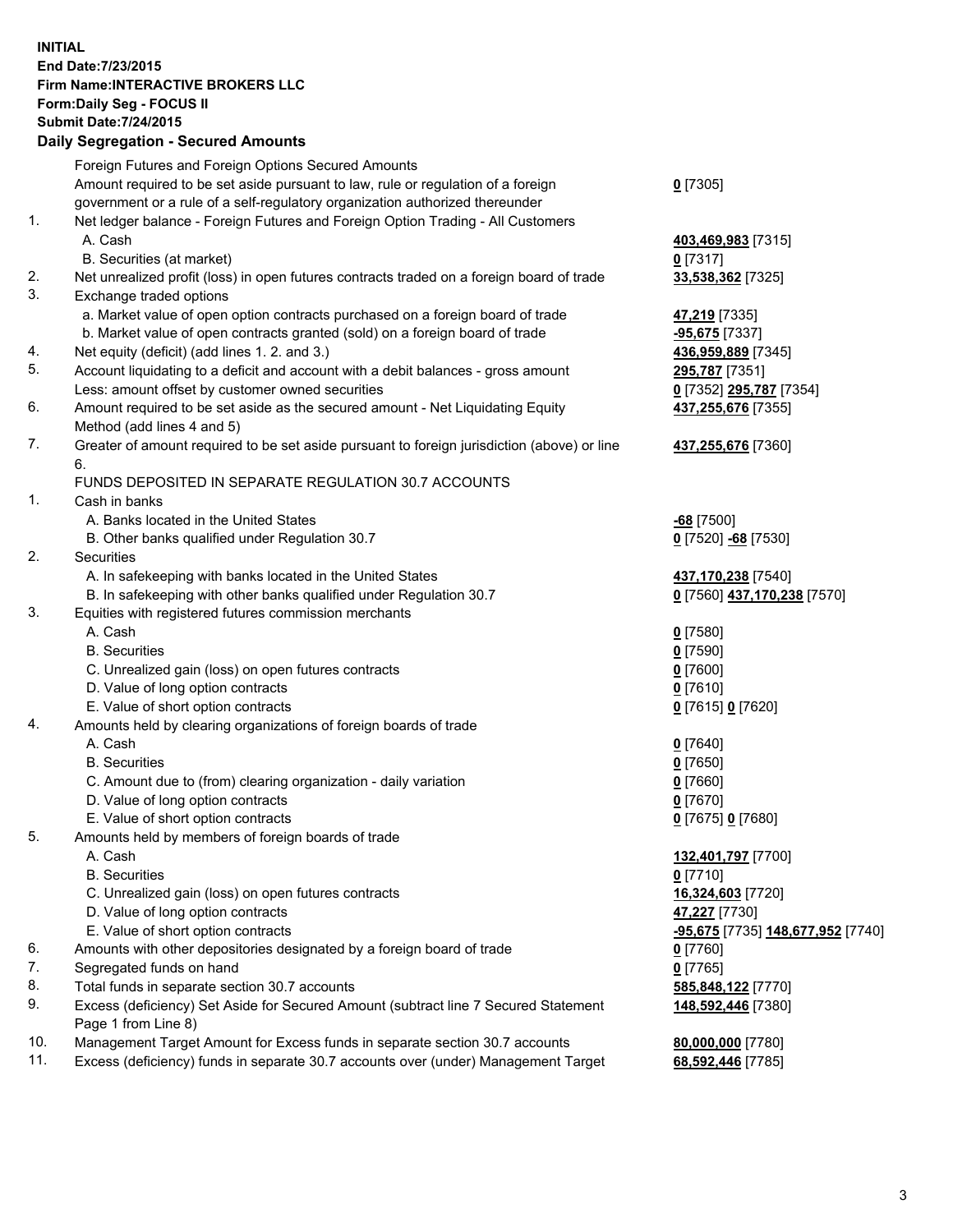**INITIAL End Date:7/23/2015 Firm Name:INTERACTIVE BROKERS LLC Form:Daily Seg - FOCUS II Submit Date:7/24/2015 Daily Segregation - Segregation Statement** SEGREGATION REQUIREMENTS(Section 4d(2) of the CEAct) 1. Net ledger balance A. Cash **2,693,441,579** [7010] B. Securities (at market) **0** [7020] 2. Net unrealized profit (loss) in open futures contracts traded on a contract market **-2,467,823** [7030] 3. Exchange traded options A. Add market value of open option contracts purchased on a contract market **86,748,757** [7032] B. Deduct market value of open option contracts granted (sold) on a contract market **-154,350,614** [7033] 4. Net equity (deficit) (add lines 1, 2 and 3) **2,623,371,899** [7040] 5. Accounts liquidating to a deficit and accounts with debit balances - gross amount **73,092** [7045] Less: amount offset by customer securities **0** [7047] **73,092** [7050] 6. Amount required to be segregated (add lines 4 and 5) **2,623,444,991** [7060] FUNDS IN SEGREGATED ACCOUNTS 7. Deposited in segregated funds bank accounts A. Cash **454,845,417** [7070] B. Securities representing investments of customers' funds (at market) **1,365,416,899** [7080] C. Securities held for particular customers or option customers in lieu of cash (at market) **0** [7090] 8. Margins on deposit with derivatives clearing organizations of contract markets A. Cash **13,974,044** [7100] B. Securities representing investments of customers' funds (at market) **96,132,329** [7110] C. Securities held for particular customers or option customers in lieu of cash (at market) **0** [7120] 9. Net settlement from (to) derivatives clearing organizations of contract markets **-688,856** [7130] 10. Exchange traded options A. Value of open long option contracts **1,503,959** [7132] B. Value of open short option contracts **-3,566,377** [7133] 11. Net equities with other FCMs A. Net liquidating equity **-48,009,618** [7140] B. Securities representing investments of customers' funds (at market) **942,792,969** [7160] C. Securities held for particular customers or option customers in lieu of cash (at market) **0** [7170] 12. Segregated funds on hand **0** [7150] 13. Total amount in segregation (add lines 7 through 12) **2,822,400,766** [7180] 14. Excess (deficiency) funds in segregation (subtract line 6 from line 13) **198,955,775** [7190] 15. Management Target Amount for Excess funds in segregation **155,000,000** [7194]

16. Excess (deficiency) funds in segregation over (under) Management Target Amount Excess

**43,955,775** [7198]